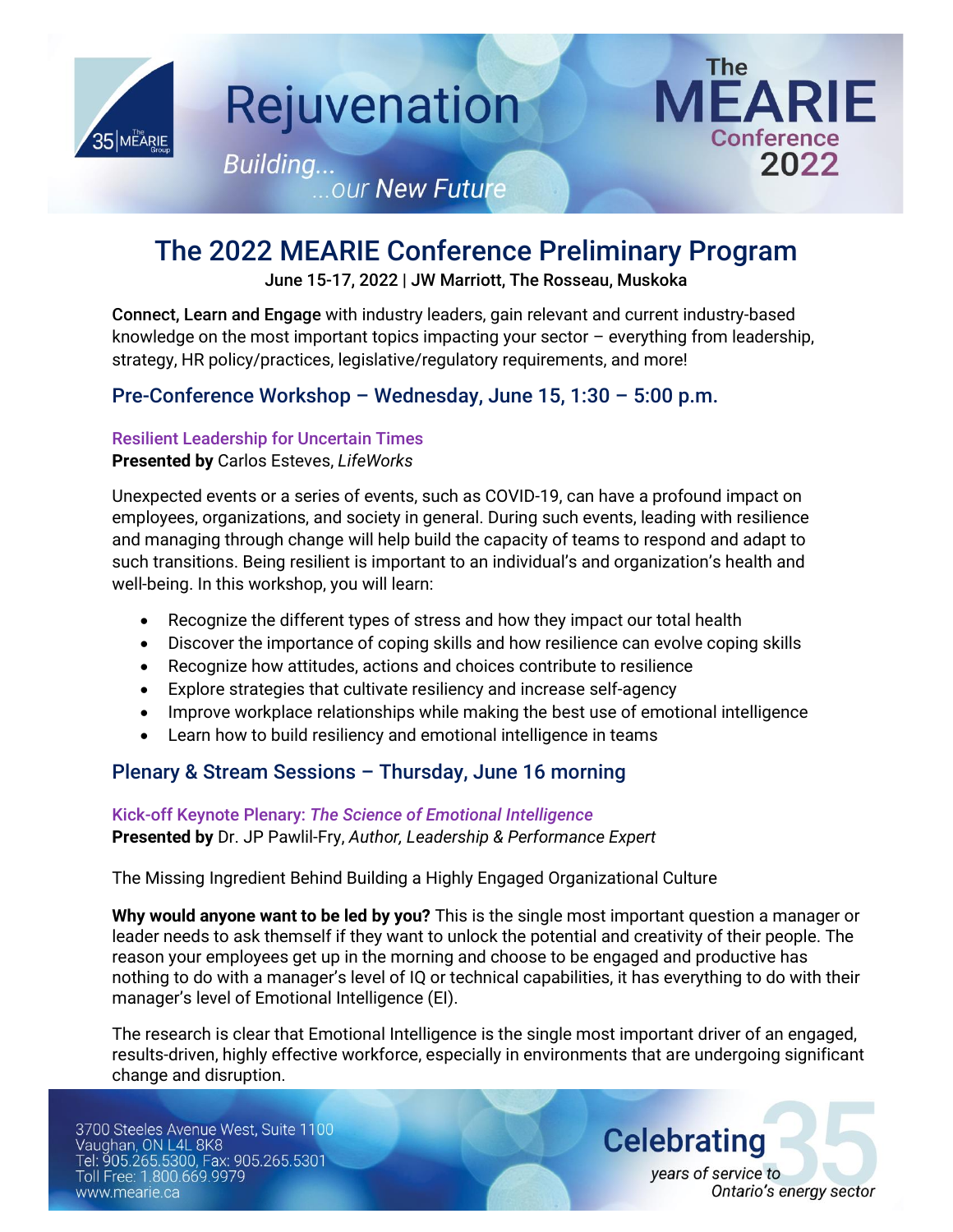

In this interactive keynote, you will discover:

- What the brain does under pressure and specific tools to manage it more effectively
- Self-awareness: Understanding the impact your leadership style has on your people
- Strategies to manage emotions when there is tension and conflict
- How to win the hearts and minds of your people by connecting to the emotions that drive their behaviour
- Engaging stories from the frontlines of leaders who are stepping up and winning in the most challenging pressure-filled circumstances

#### Cutting Through the Myths of Forest Fires in Canada

#### Glenn McGillivray, *Managing Director of the Institute of Catastrophic Loss Reduction (ICLR)*

From an early age, people are taught fire is bad. Nothing good comes from fire, or so people are told, including fire in the wildlands. But when discussing Canada's Boreal Forest, nothing could be further from the truth. Without fire, forests wouldn't have the boreal ecosystem or, perhaps, any ecosystems at all. Fire is needed on the landscape and humanity must, therefore, learn to coexist with fire.

Join Glenn McGillvray to discuss about the many myths and misconceptions surrounding the hazard of wildland fire in Canada. He will discuss current trends regarding fire, including looking at some of the largest wildfire losses Canada has experienced in recent history. He will also examine what is currently being done to better understand how wildland fires enter communities and what can be done to prevent the losses of structures during "interface" fire events.

#### The First Line of Defence: Limiting Liability Through Better Contracts Alan Mark, *Partner, Goodmans*

Join Alan Mark in learning about relevant legal trends, precedents and insights pertinent to the sector.

#### Cybersecurity – Closing the Gap Between IT & OT Speaker TBD

Cybersecurity is critical for all businesses. Beyond Information Technology (IT) systems which help run the business, the utility sector has specialized Operational Technology (OT) security needs. This session will provide insight into priorities which can help utilities make the best decisions in support of cybersecurity risk management practices.

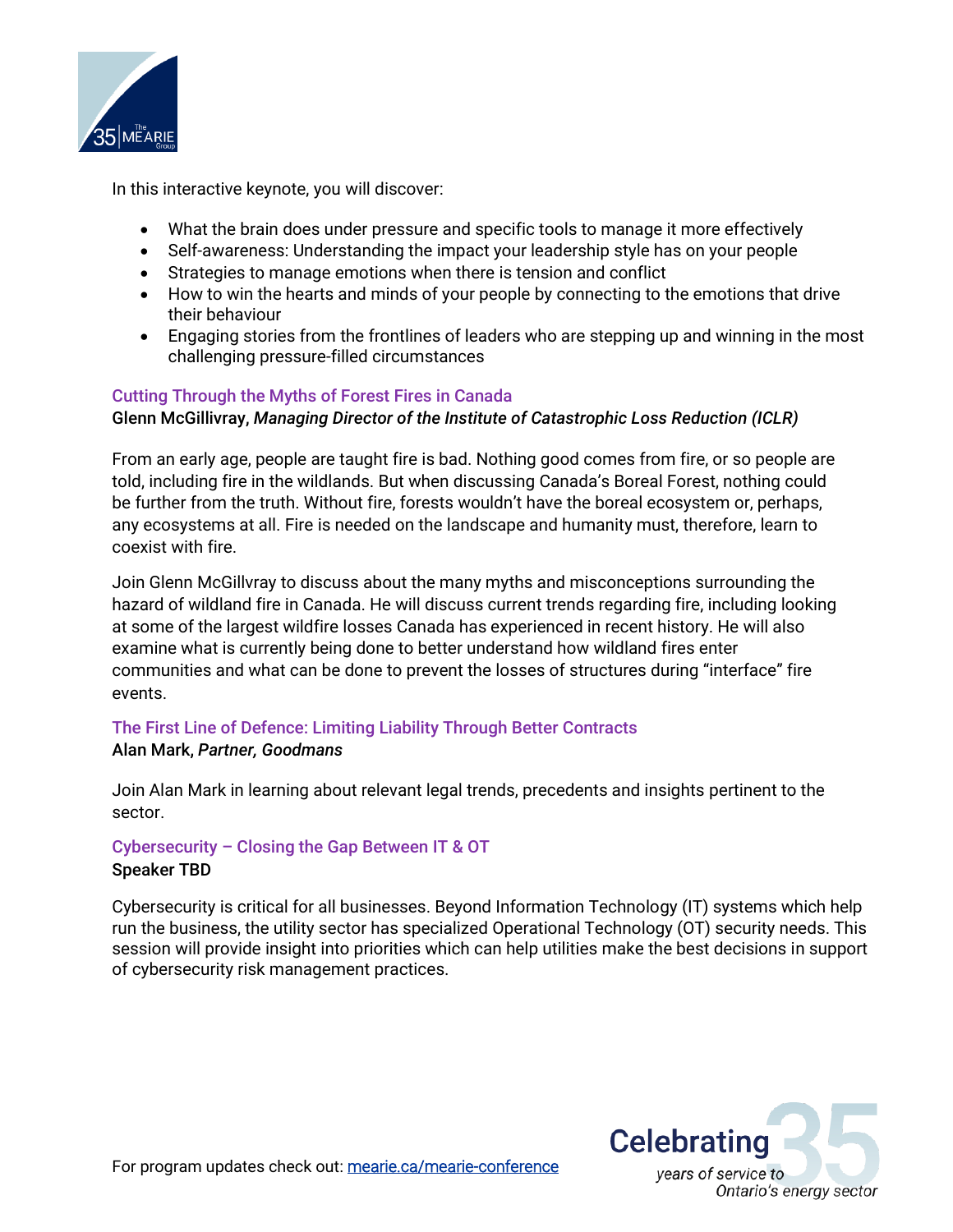

#### Workplace Trends to Watch Anne Gallop, *Norton Rose Fulbright Canada*

There are a variety of issues shaping the workplace landscape today. This session will feature an overview of recent legislative changes impacting HR policy, practices, occupational safety, and other LDC workplace/operational topics.

#### Drivers of Organizational Purpose & Strategy David Kunsch, *The Directors College*

Increasingly the role of human resources is taking a predominant role in defining the purpose of organizations and in formulating strategy. Once relegated to a secondary role, both demographic and technological advances have made consideration and leveraging of human resources a primary concern for the development and execution of strategy. Discussion will revolve around this developing new role and what one can reasonably expect of it in the future.

# The Future Impact of COVID on Group Benefits

#### Barb Martinez, *Canada Life*

COVID is impacting the healthcare landscape, particularly with drugs and LTD. A yearly COVID booster is very likely. Brain fog, fatigue, memory problems are some of the symptoms experienced by COVID long haulers. The number of Canadians currently affected by long-term COVID is conservatively estimated at 150,000, with only 27% of long haulers returning to work at full time hours. Learn how COVID will impact future Healthcare costs.

# Plenary & Stream Sessions – Friday, June 17 morning

#### Keynote Plenary: *NOW WHAT? Prioritizing Personal & Organizational Growth to Go from Recovery to Reinvention*

#### Ron Tite, *Purpose-Driven Leadership, Marketing Expert*

Leaders have been forced to react and respond to a dynamic environment that featured everything from a dismantled supply chain and muted virtual teams to overdue calls for equality, mental health concerns, and an economy on the bring. Ron Tite will discuss how great challenges generate great opportunities and how you can prioritize growth to push through.

## Plenary: *Economic & Market Update*

Eric Lascelles, *Chief Economist at RBC Global Asset Management (GAM)*

As Chief Economist at RBC GAM, Eric is responsible for maintaining the firm's global economic forecast and generating microeconomic research. In his session, Eric will provide an overview for key economic themes spanning market performance, monetary policy and more including comments on both the domestic and global economic outlook.